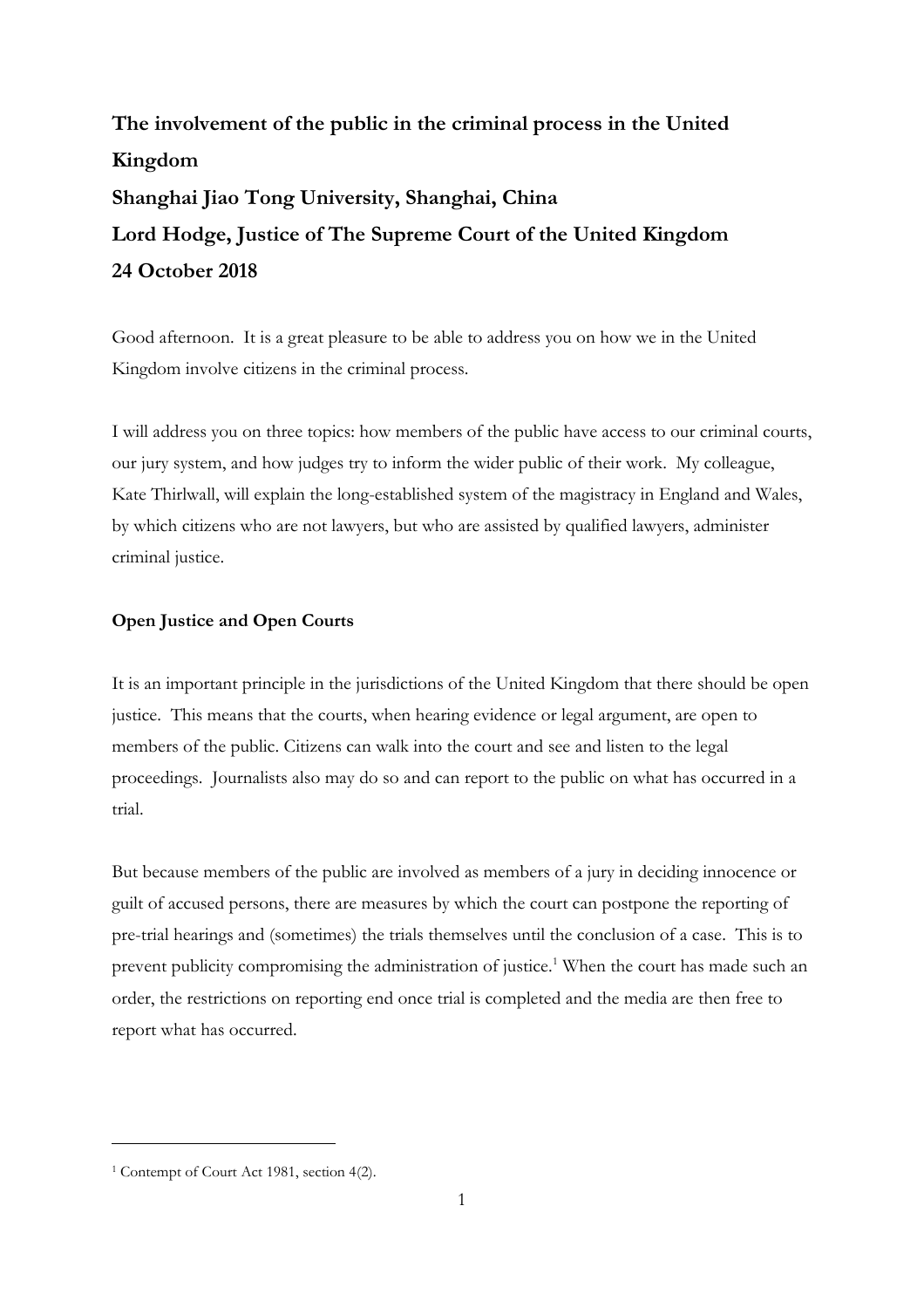Exceptionally, the court may impose permanent restrictions on the reporting of matters where that is necessary in the interests of the administration of justice. 2 But it is only very rarely that the court has needed to make such orders, and judges are understandably reluctant to do so because the openness of justice is such an important principle. As Justice Brandeis said, sunlight is the best of disinfectants.

There are also limited circumstances in which the court is empowered by statute to exclude the public from a court when hearing a witness's evidence. In criminal trials in Scotland, the principal circumstance in which evidence is heard in a closed court is when the victim of a sexual offence is giving evidence.<sup>3</sup> It is also normal to require the media not to disclose the identity of the victim of sexual offences when reporting on a trial and for judges to anonymise the victim in any written judgment relating to the trial.

Apart from those exceptions, the clear and established principle is that criminal justice is conducted openly and in public view. To my mind, this important principle helps preserve public confidence in the criminal justice system in my country.

#### **The Jury System**

One of the most striking features – probably the most striking feature – of the jurisdictions of the United Kingdom and other common law jurisdictions in criminal trials is our jury system for trying people accused of serious crimes. 4 It is not the professional, legally-qualified judge who decides whether a person is innocent or guilty of a serious crime. That task falls on private citizens sitting as a jury. They are instructed in the law by the judge and must follow his or her instructions on matters of law. But the members of the jury alone decide on the facts. It is the members of the jury who decide whether the evidence which they have heard in court satisfies them of the guilt of the accused person.

<sup>2</sup> Contempt of Court Act 1981, section 11.

<sup>3</sup> In England special measures are taken to protect the identity of the complainant who may give evidence from behind a screen or by video link and the identity of the victim may not be reported during his or her lifetime. <sup>4</sup> 95% of criminal charges are decided by magistrates in England and Wales, because they involve less serious offences. Only about 1% of all criminal charges are determined by a jury because many who are accused of more serious crimes plead guilty to such charges.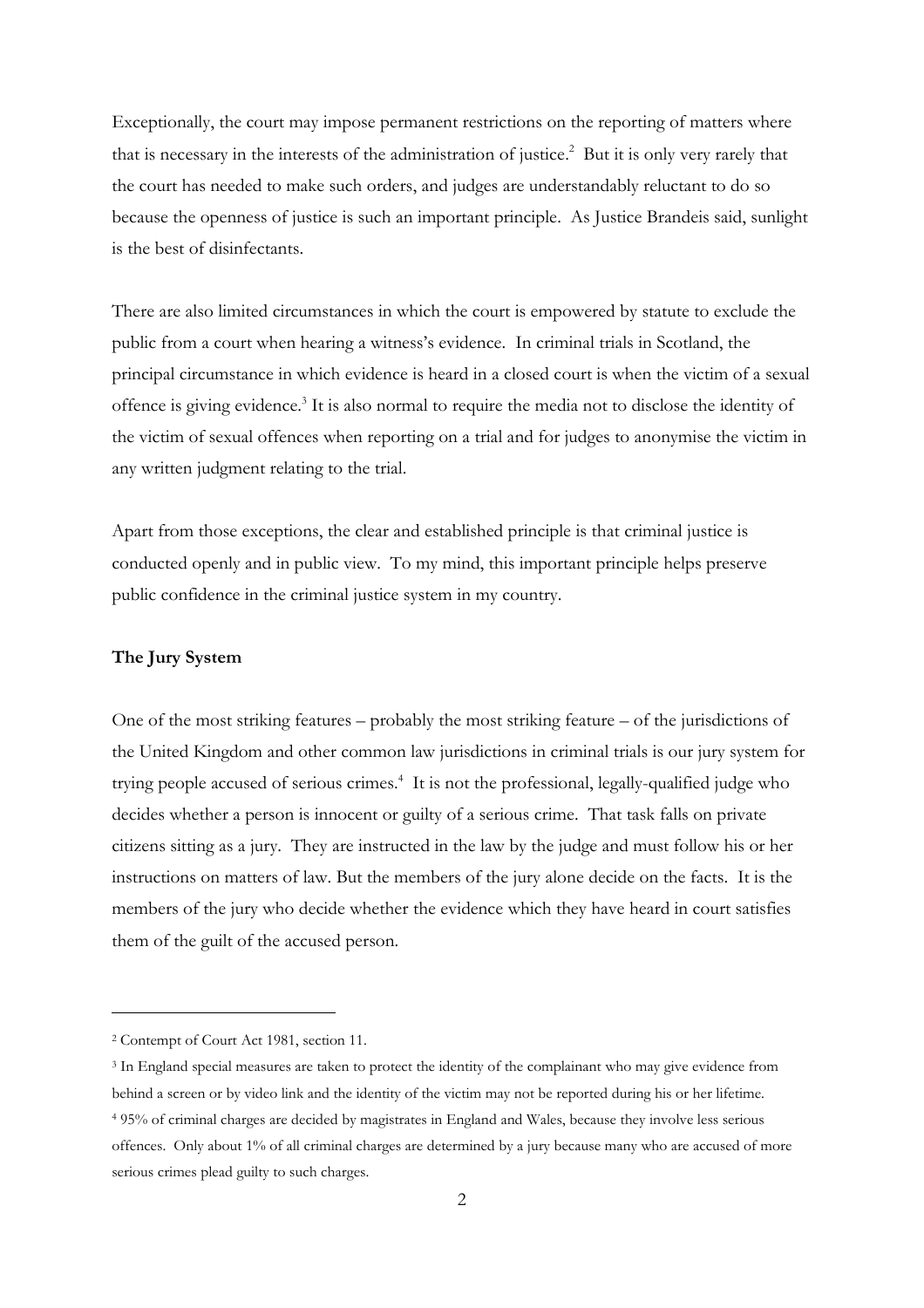There is no one model for a jury system. In England and Wales, the jury in a criminal trial consists of 12 people, and such a jury can convict a person only if at least ten of the twelve jurors are persuaded of his or her guilt. In Scotland, where I worked before I joined the UK Supreme Court in London, the jury consists of 15 people and at least eight of them must be satisfied of the guilt of the accused person before the jury can return a verdict of guilty. Thus, Scots law requires a smaller majority than English law, but it has other protections of an accused person, such as corroboration – the requirement that there is evidence from two independent sources which points to the guilt of the accused. Both jurisdictions have rules governing the necessary majority if jury numbers fall in the course of the trial though illness or other unforeseen reason.<sup>5</sup>

Citizens are generally under a legal obligation to make themselves available for jury service. When a group of people answer their summons to attend the court for jury service, they are selected at random to serve on a jury in a particular trial.<sup>6</sup> In the courts in which I sat, there had to be a group of at least 30 members of the public present for jury service before a jury of 15 people could be balloted.<sup>7</sup> Pieces of paper, each of which contained the name of a potential juror among that group, are placed in a bowl and are picked out at random by a court official, who is the clerk of court. Nobody is allowed to vet the members of the public who make up the jury: The prosecution or defence can object to a juror only in very limited circumstances.

The right of a citizen charged with a serious criminal offence to be tried by a jury of fellow citizens is a powerful tradition in the United Kingdom and in other common law countries. Historically, some writers have associated the right to trial by jury with clause 39 of the Magna Carta of 1215, which stated "no free man shall be taken or imprisoned … except by the lawful judgment of his peers or by the law of the land". Whether it was then envisaged that the only form of criminal trial for serious offences would be a jury trial may be doubted.<sup>8</sup> Nonetheless,

<sup>5</sup> In England and Wales, the minimum number of jurors is 9. If there are 11 jurors the majority must be 10. If there are 10 jurors the majority must be 9. If there are 9 jurors the verdict must be unanimous. In Scotland, the court has discretion to direct that a trial should proceed so long as the number of jurors does not fall below 12, and a verdict of guilty in all circumstances requires a majority of at least 8 jurors.

<sup>6</sup> Juries Act 1974, section 11; Criminal Procedure (Scotland) Act 1995, section 88.

<sup>7</sup> Where a trial is predicted to last a long time, the jury panel is often about 75 people so that the court officials can identify people who can arrange their affairs to cope with the commitment.

<sup>8</sup> Anthony Arlidge and Igor Judge, "Magna Carta Uncovered" (2014), chapter 8.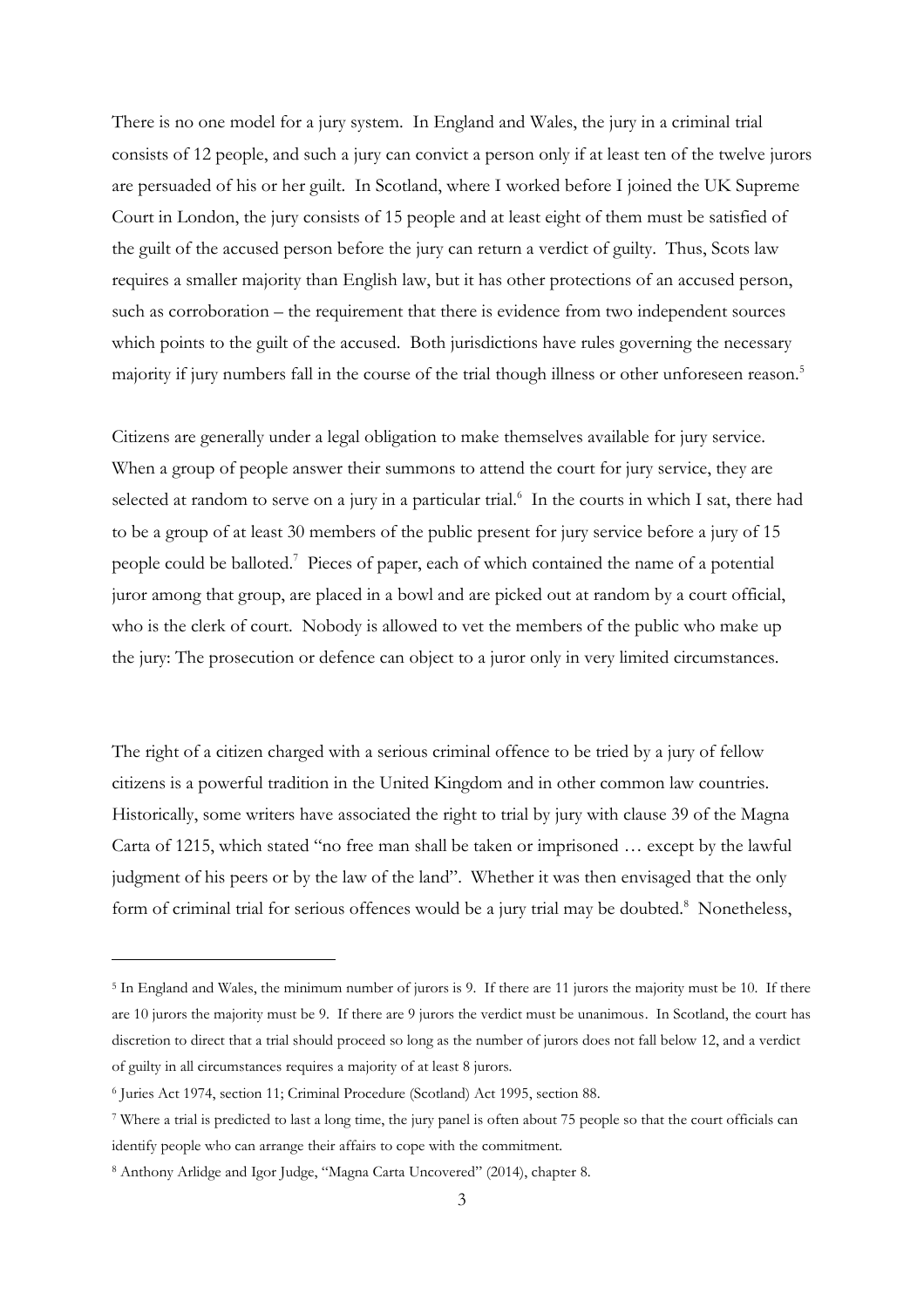whatever its origin, the jury has long been seen as an "integral and indispensable part of the criminal justice system" and also of "constitutional significance".<sup>9</sup>

A question, which lawyers who are familiar with trials conducted only by legally-qualified judges may ask, is "how are members of the public able to apply the criminal law and rules of evidence?" To answer that question I must give a brief description of a criminal trial, drawing principally from my experience in Scotland.

When people have been balloted to be members of a jury, a clerk of court makes sure that none of them has prior knowledge about the case. He will ask the jurors if they know the accused person, the complainant or any person named in the indictment (that is the document containing the criminal charge or charges against the accused person), or the circumstances of the offence.<sup>10</sup> The clerk of court gives them a general explanation of what their task will be. When the jury return to the court room and trial begins, the clerk of court formally reads out to the jury the charge or charges which are being made against the accused person or persons.

It is then the task of the judge to set the scene for the jury. This involves explaining to the jury what is their role and the essential legal principles which will govern their task. The judge explains to them that they alone have to decide what are the true facts, and that their decision must be based only on the evidence which they have seen and heard in court. They must follow the judge's instructions on the law, but they are the judges of the facts. The judge explains that the burden of proof is on the Crown (i.e. the prosecuting authority) to prove the guilt of the accused person beyond reasonable doubt and that there is no obligation on the accused person to give evidence. The judge then explains the procedure of the trial, how the Crown will lead the evidence of its witnesses, the defence may then cross-examine those witnesses, and the Crown may re-examine them on matters which have arisen on cross-examination. If the crime is of a nature that members of the general public would not readily understand, the judge may briefly explain in general terms the nature of the offence. Finally, the judge warns the jury that they are not to discuss the case with anyone outside the jury room, and that that prohibition includes discussions with family and friends when they go home.

<sup>9</sup> *R v Mirza* and *R v Connor and Rollock* [2004] UKHL 2, [2004] 1 AC 1118, para 7 per Lord Steyn.

<sup>10</sup> In England and Wales, a list of witnesses in the case is read to the jury in open court and jurors will be asked whether they know any of the witnesses.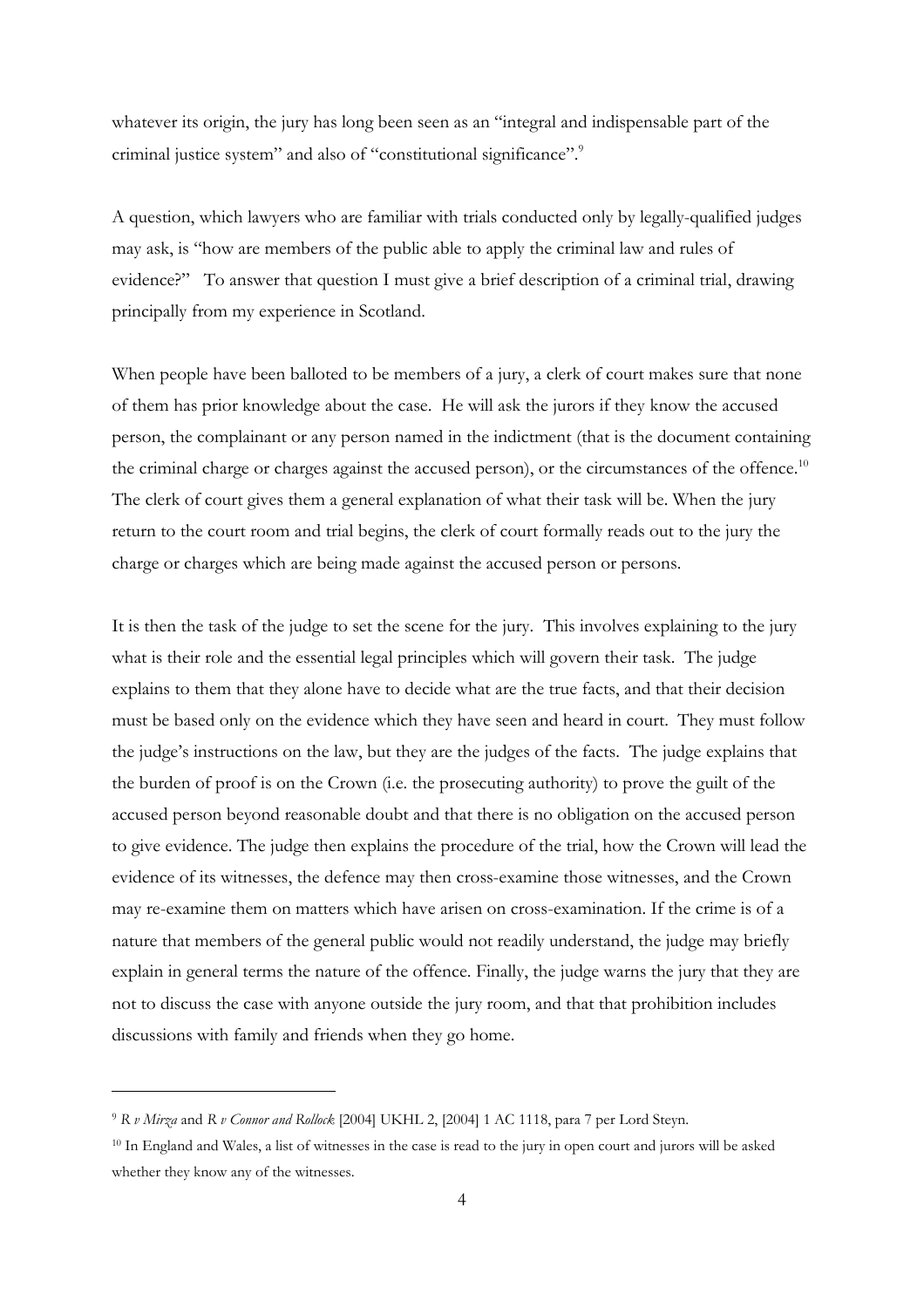After that introduction, the prosecution makes an opening speech, explaining what the case is about, what the evidence is likely to be and why they will, by the end of the trial be satisfied that the defendant is guilty. He then leads the witnesses who give evidence which generally points to the guilt of the accused.<sup>11</sup> After the prosecution's case is complete, the defence can mount a legal challenge to the adequacy of the Crown's case<sup>12</sup> or they can, if they wish, lead evidence to support the conclusion that the accused person did not commit the crime or at least that the jury should have reasonable doubt as to whether he did.<sup>13</sup>

After the prosecution and the defence have completed the presentation of evidence to the jury, the prosecutor then makes a speech to the jury to explain to them why he or she says that they should find the accused person guilty of the offence or offences with which the accused is charged. Defence counsel then makes a speech to seek to persuade the jury that the defendant is innocent, or that they cannot be sure of his guilt.

It is then the task of the judge to give instructions to the members of the jury before they retire from the court to consider their verdict. The judge has the duty throughout the trial of making sure that the trial is conducted fairly. That role and his or her directions to the jury are the critical contribution of the judge to the trial process. It is in those directions that the judge tells the jury what they need to know about the law and the trial process in order to assist them to reach a correct verdict. Many judges prepare directions of law in writing for the jury. It is very common for judges to prepare a document called "a route to verdict" with a series of questions in a logical order which, if followed, will guide the jury to their verdict.

Those instructions include:

(i) An instruction to decide the case only on the evidence which they have seen and heard in court and not to be influenced by sympathy, revulsion or other emotion.

<sup>&</sup>lt;sup>11</sup> In England and Wales, the prosecutor and the defence may each make speeches to the jury setting out the nature of the evidence which they intend to lead. In Scotland, there are no such speeches and instead the Crown commences its case by leading its first witness.

<sup>&</sup>lt;sup>12</sup> This is a submission of "no case to answer" which is made at the end of the Crown's case.

<sup>&</sup>lt;sup>13</sup> In England and Wales, rather than referring to "reasonable doubt", judges tell the jury that they must be "sure" of the guilt of the accused person.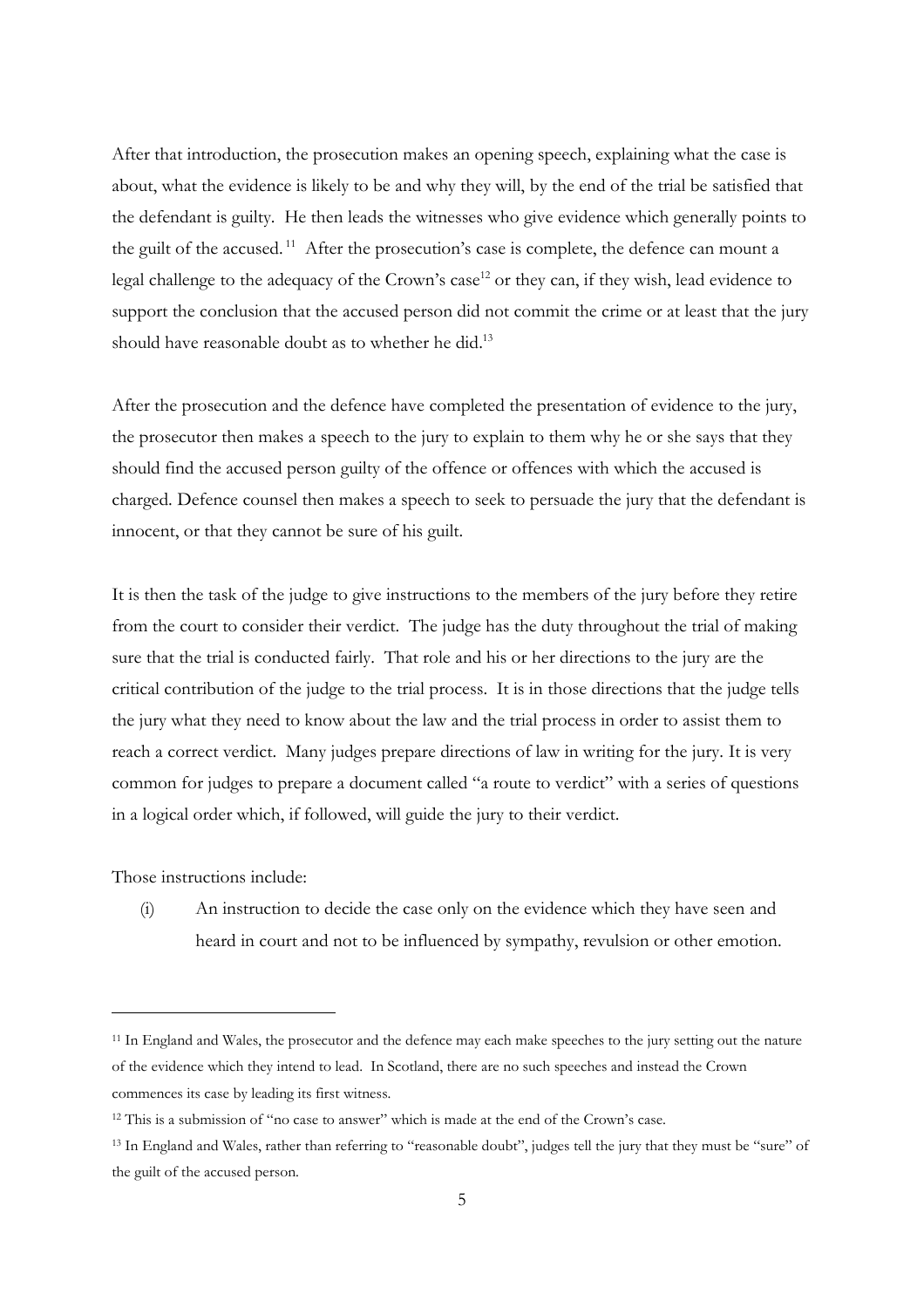- $(ii)$ An impartial explanation on how they might assess the quality of the evidence which witnesses have given, distinguishing between a witness's credibility (i.e. honesty) and the reliability of his or her recollection. This is given at a general level and does not involve any comments about the evidence of particular witnesses.
- $(iii)$ There may also have to be instructions on specific types of evidence when the rules of criminal evidence (e.g. hearsay) are in play.
- $(iv)$ General directions of law: the judge will explain the presumption of innocence which means that the prosecutor must prove the guilt of the accused person. The question for the jury is whether the Crown has proved its case against the accused person. The judge will explain the standard of proof, stating in simple terms what is the requirement of proof beyond reasonable doubt. In Scotland, where the rules of criminal evidence require the corroboration of essential facts, the judge will explain the requirements of corroboration and what are the essential facts which must be corroborated.
- (v) If the defence has not given evidence, the judge reminds the jury of the presumption of innocence and that the accused is under no obligation to give evidence. Similarly, if there has been evidence led by the defence, the judge reminds the jury that the burden of proof is on the Crown and that the accused has to prove nothing. If a defence witness causes the jury to have reasonable doubt of the accused person's guilt, they must acquit the accused person.
- $(v_i)$ The judge then gives the jury specific directions relating to the trial itself. The judge gives the jury directions on the legal definitions of the offences with which the accused person is charged.
- $(vii)$ In English law it is the practice of judges to summarise the evidence which the witnesses have given in an impartial manner.<sup>14</sup> In Scotland, we do not summarise the evidence but may give the jury some neutral guidance (which the jury is entitled not to follow) on what they might think are the principal areas of factual dispute in the light of the arguments which the Crown and the defence have advanced.

<sup>&</sup>lt;sup>14</sup> But the judge directs the jury that it is their view of the evidence that counts and that they are free to disagree with any view which the judge expresses.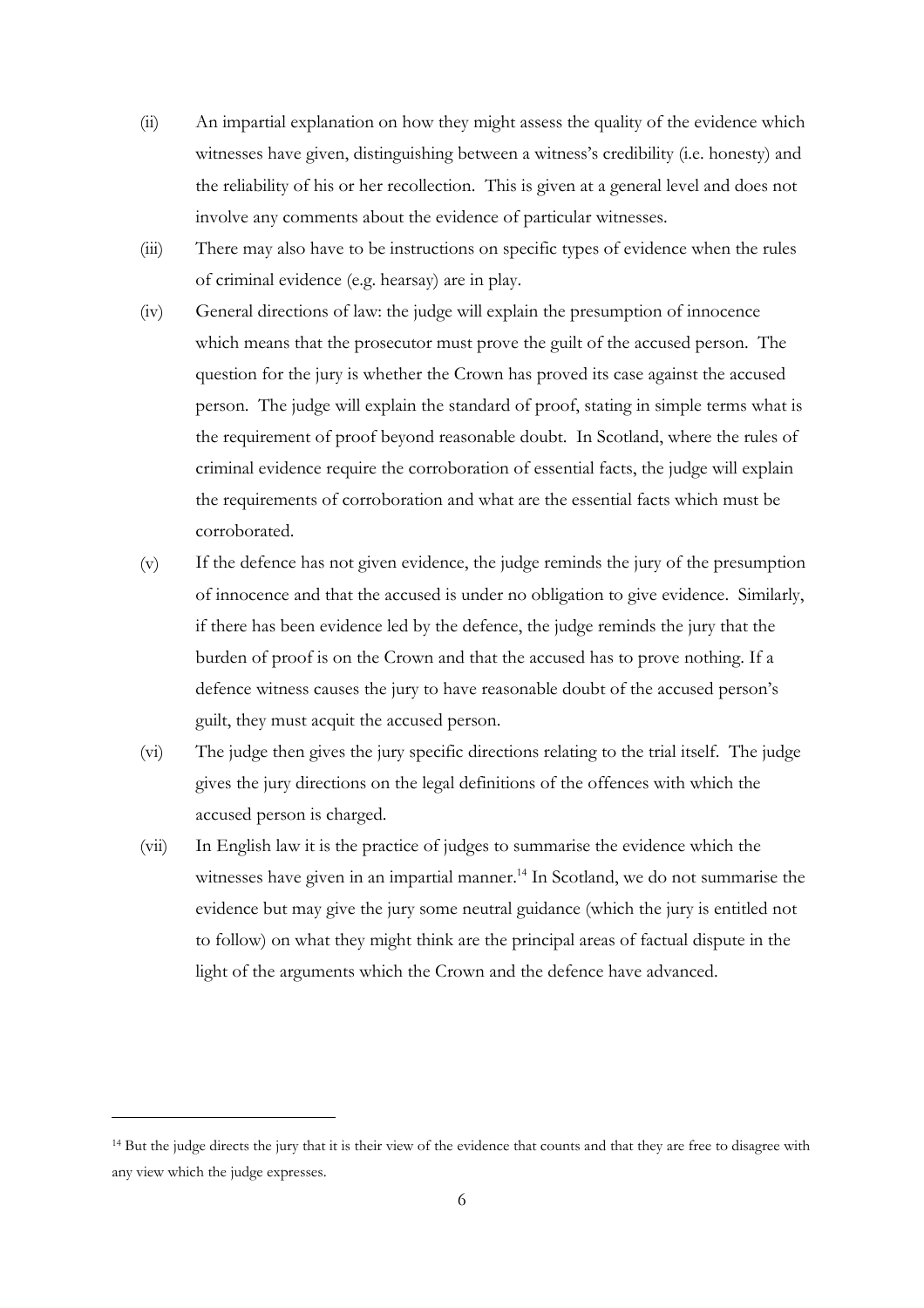- (viii) Finally, the judge explains the verdicts which the jury may reach and the majorities which are required in order for them to return a guilty verdict.<sup>15</sup> The judge explains to the jury that they can delete from the charge any matters which they consider not to be proved so long as what remains is an offence.<sup>16</sup>
- (ix) The judge invites the members of the jury to appoint a foreman to chair their discussions and speak for them when they return to court. The judge tells the jury that they can take whatever time they need to reach their verdict and then invites them to retire to the jury room to consider their verdict.

The jury then retires to the seclusion of their jury room to decide on their verdict. Juries normally are able to reach their verdict without further directions from the judge. But if they require further legal instructions from the judge, they can ask a court official to arrange that they return to the courtroom where their spokesperson can ask the judge for further directions.<sup>17</sup>

Once the jury have reached a verdict or verdicts (if there are several charges), the spokesperson asks a court official to re-convene the court and they return to the court room where the spokesperson will state the jury's verdict or verdicts in the presence of the accused person. Normally, as the charges involve serious crimes, the judge will order the preparation of background reports on the accused person before sentencing him. The judge then thanks the jury for their contribution to the administration of justice and discharges them. Thus, the jury often does not witness the sentencing of the accused but may see the outcome later in the newspapers or in the media.

From this description you will note that the jury does not give reasons for the verdicts which they have reached. This affects the way in which an accused person can appeal against his conviction. If there is an appeal by the accused person against his conviction, the appeal court will not have a statement of the jury's reasoning. It will have a report by the trial judge on the

<sup>&</sup>lt;sup>15</sup> In English law, the jury is instructed to try to reach a unanimous verdict but, if they cannot, the judge may, after a fixed period of deliberation, give them permission to reach a majority verdict – ie at least 10 of the 12 jurors must be satisfied of the accused person's guilt. This step cannot be taken until the jury has been deliberating for more than 2 hours and 10 minutes. In a serious case the judge will wait much longer before giving a majority direction.

<sup>16</sup> This practice is not followed in England and Wales.

<sup>17</sup> In England and Wales, the jury writes a note for the attention of the judge.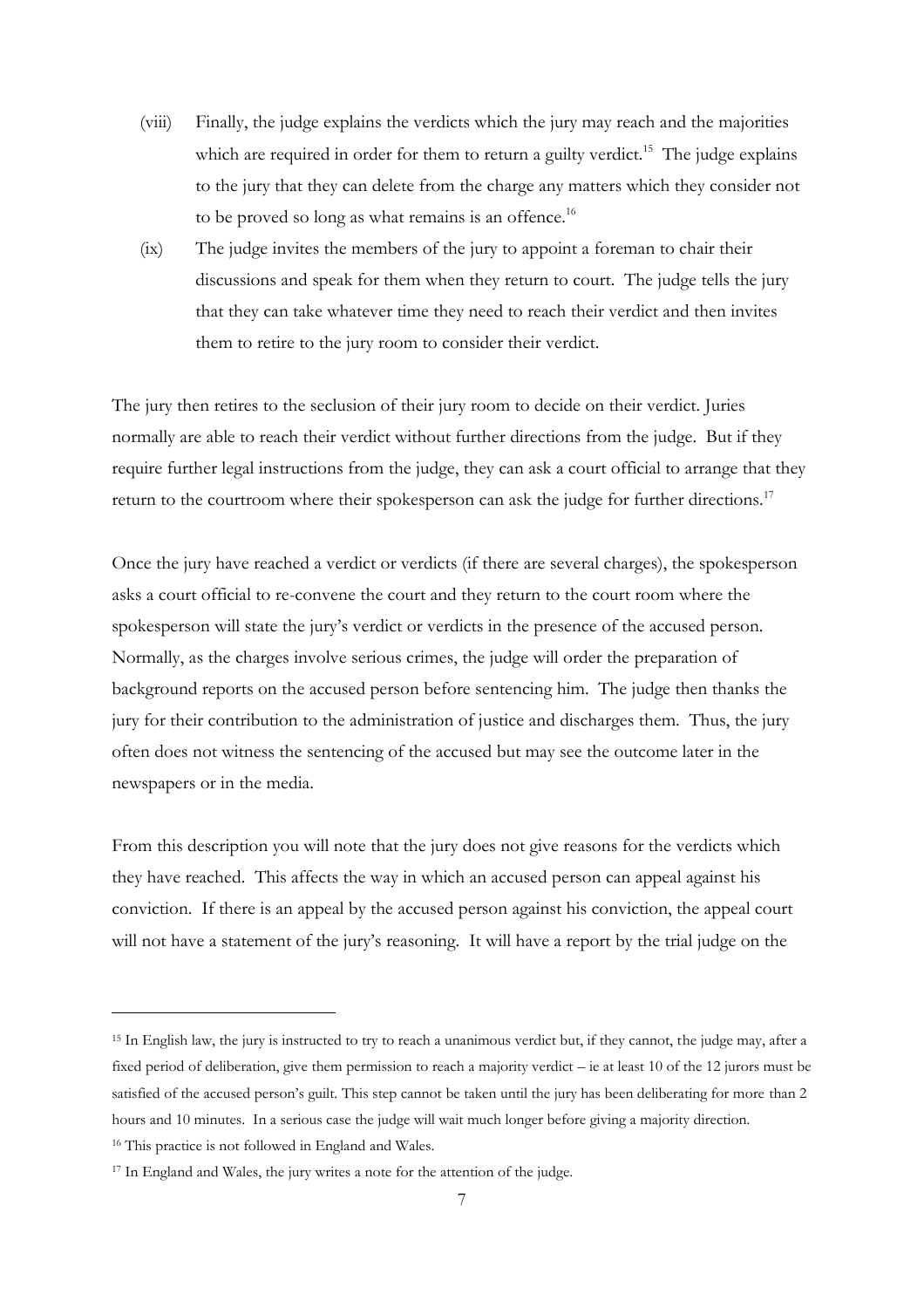grounds of appeal,<sup>18</sup> a transcript of both the evidence and the judge's directions to the jury, and any documentary or other evidence which is relevant to the appeal. The appeal court, in deciding whether there has been a miscarriage of justice, will therefore focus on two things. First, the court will consider the adequacy and fairness of the judge's directions to the jury, if they are challenged, and a misdirection by the judge will invalidate a conviction if it has led to a miscarriage of justice. Secondly, the appeal court asks itself whether there was evidence led in the trial which entitled the jury to come to their verdict.

Lawyers who practise in other legal systems, in which professional judges decide the innocence or guilt of the accused person and give short reasons for their decisions, sometimes express their surprise at a process of decision-making by jury in which no reasons are given. But the European Court of Human Rights has confirmed that such a system is compatible with the European Convention on Human Rights.<sup>19</sup>

People sometimes ask: how reliable is the jury system of criminal justice? My personal experience is that juries take their responsibilities in the administration of justice very seriously and reach discerning verdicts which are justified by the evidence. I can recall one case in which the jury acquitted an accused person when I, if I had been the decision-maker, would have been prepared to convict. But their decision was in no way perverse.

I recognise that one judge's experience is hardly a reliable test. But such research as is available supports the efficiency and fairness of the jury system in the United Kingdom.

There has been only limited academic research into the decisions of juries in the UK. In our law it is a criminal offence for a person intentionally to disclose information about the discussions by members of the jury in their deliberations in court proceedings and to solicit or obtain such information.<sup>20</sup> Thus research as to why a jury came to a verdict in a particular case is forbidden. But that is not a complete bar on research, as I will seek to show.

<sup>&</sup>lt;sup>18</sup> In Scotland there is a statutory obligation on the trial judge to produce the report. In England and Wales, it is very rare for the appeal court to have a report from the trial judge.

<sup>19</sup> See, for example, *Gregory v United Kingdom* (1997) 25 EHRR 577, 594 para 44.

<sup>20</sup> Juries Act 1974, section 20D (England and Wales); Contempt of Court Act 1981 section 8 (Scotland and Northern Ireland).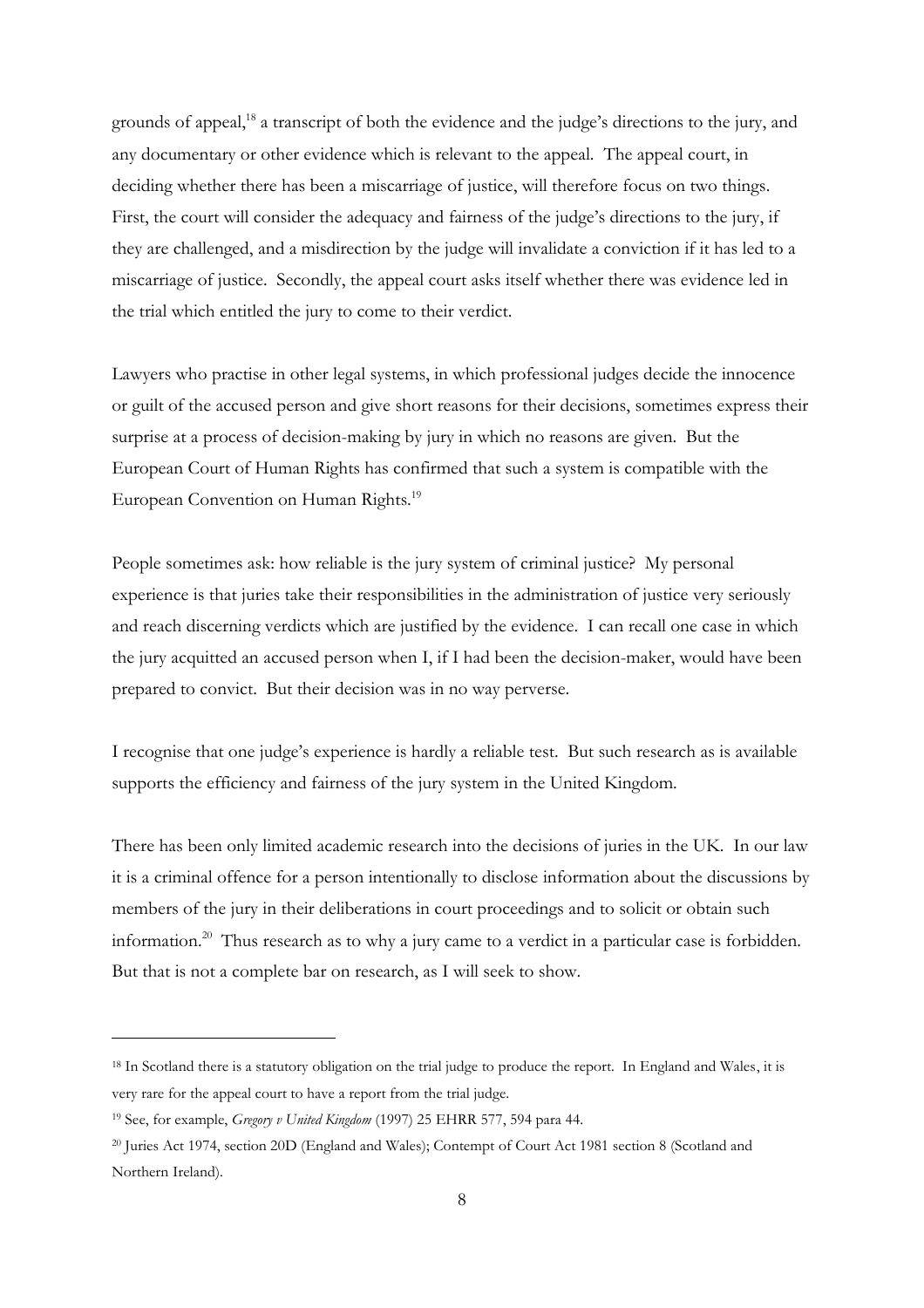In 2010 the Ministry of Justice published a report by Professor Cheryl Thomas of the Centre for Empirical Legal Studies at University College, London.<sup>21</sup> The report, which expresses her findings and views and not the official views of the Ministry of Justice, was the product of 18 months of research in which more than 1000 jurors in England were interviewed anonymously. The study comprised three principal components. First, there was a series of case simulations in which people were summoned to act as juries in simulated trials. The researchers used the computerised random selection, which the Court Service operates, to make their juries representative of juries hearing real trials. Secondly, there was a large scale statistical analysis of jury verdicts in Crown Courts. Thirdly, the researchers conducted a survey, after juries had reached a verdict, of the recollection of members of juries of the media coverage of the trial, which they had been involved in, and as to whether they had used the internet to discover facts about the case in which they had acted as jurors.

The results of the research were generally positive for the jury system but also confirmed areas where our practice could be improved. Among the positive findings were conclusions that there was no evidence of racial discrimination against defendants from ethnic minorities. Altering the racial composition of juries in case simulations did not produce different results. Nor did the evidence support suggestions or rumours that juries in some geographical areas were less likely to convict than those in other areas.

There was evidence of a greater tendency for juries to convict of crimes for which there was direct evidence of wrong-doing, such as causing death by dangerous driving or being involved in the supply of illegal drugs, than when the juries dealt with crimes which depended on a person's state of mind, such as that of the defendant in attempted murder. This is not surprising; a professional judge would face the same difficulty.

The report also concluded that juries were efficient. They were unable to agree a verdict in less than one per cent of the cases which they heard.

There were three areas in which the report identified scope for improved performance. They were: (i) making sure that the jury fully understood the judge's legal directions, (ii) providing the jury with clear guidance of what to do if a member of the jury appeared to be guilty of

<sup>21</sup> Cheryl Thomas, "Are juries fair?" Ministry of Justice Research Series 1/10 (2010).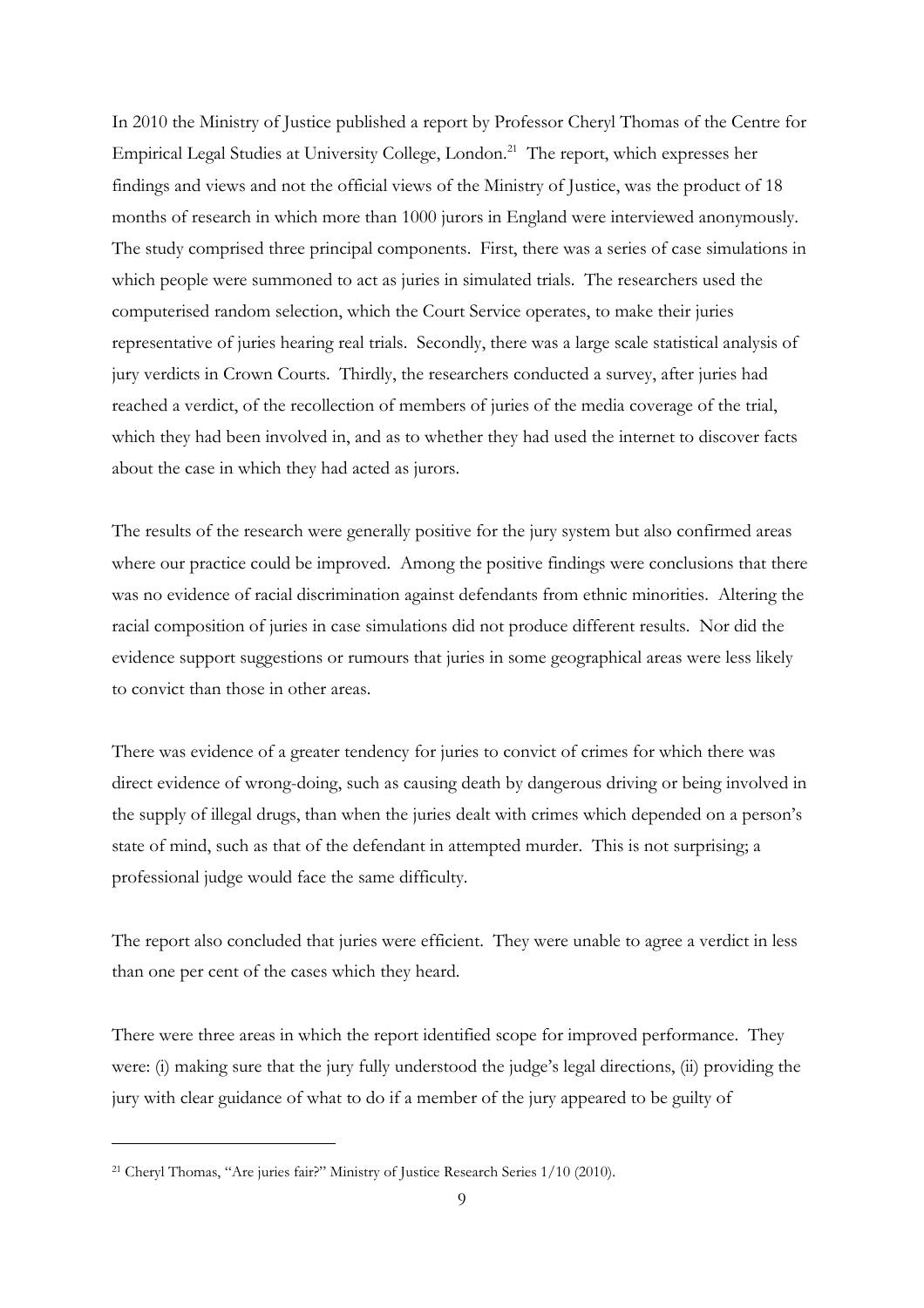misconduct and (iii) preventing jurors from researching for facts relating to their case on the internet.

Judges have been aware of these sensitive issues for quite some time. In relation to the first, I and others have long recognised that it is asking a lot of a juror to listen for over one hour to a judge's directions on the law and to understand and remember those directions. Successive Lord Chief Justices of England and Wales have called for judges to shorten the length of their directions. I worked hard in criminal trials to keep my directions to under 40 minutes and I invited jurors to take notes of what I said if they wished.

It can readily be appreciated how central the judge's directions are to a fair trial. For example, if a defendant asserts that he acted in self-defence, the judge has to explain that there are two elements to that defence: first, the defendant must believe it was necessary to defend himself and, secondly, he must use only reasonable force to do so. The jury must understand and apply both tests to the evidence if it is to do its job correctly.

As I have said, it has become increasingly common for judges to give each member of the jury a written copy of their legal directions to reduce the risk of them remembering only part of a particular direction.

Secondly, handling misconduct: when directing a jury at the outset of a trial it is the practice for a judge to tell jurors that if they encounter anything which causes them concern they should give a written note to the clerk of court so that the judge can act promptly to address the problem. This is a clear direction. But the report disclosed some uncertainty among jurors of how to act if they encountered misconduct. The report therefore recommended that jurors be given written guidelines on their conduct so that people would know how to respond to evidence of misconduct.

Thirdly, judges have been aware for some time of the danger that jurors may be tempted to conduct their own private research on the internet for facts relating to the case which they are hearing. Carrying out such research and informing other members of the jury of the results of that research are criminal offences.<sup>22</sup> Judges instruct the jury to decide the case based only on

 $\overline{a}$ 

<sup>22</sup> Juries Act 1974, section 20A (England and Wales).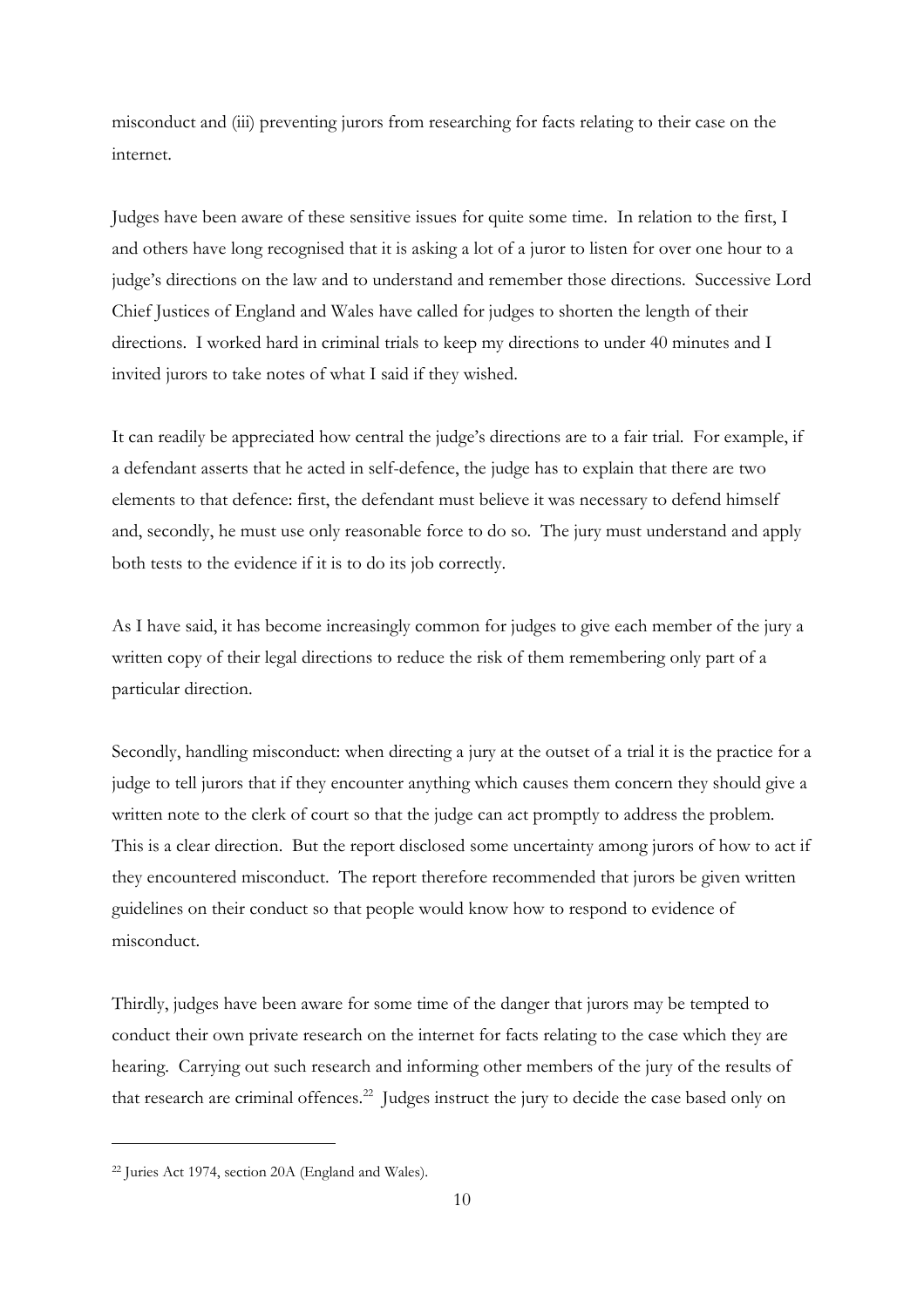the evidence which is led in court and warn against conducting research on the internet. Some trials have had to be abandoned because such warnings have not been obeyed. Judges can order jurors to surrender their electronic communication devices for the duration of a trial.<sup>23</sup> The report suggests that the written guidelines on jury behaviour should also flag up the obligation not to conduct such private research.<sup>24</sup>

While there is always room for improvement, public attitude surveys have shown continuing strong support for the jury system, trust that a jury would come to the right decision, and a belief that a criminal trial by jury is fairer than such a trial by a judge. Whether or not that belief is correct, the jury system involves citizens in the process of criminal justice. The facts of the case are decided upon not by the administration or professional judges but by a group of randomly selected citizens.

I generally share the public's confidence that juries usually reach the correct decision on the evidence which they have heard in criminal trials, particularly in relation to straightforward criminal charges such as assault and murder, or the supply of illegal drugs. My one doubt about the efficiency of the jury system relates to cases concerned with complex financial crimes, which often require long trials involving technical evidence and which place a heavy burden on a jury. I think that there is a case to be made for such offences to be tried by a tribunal or court which includes specialists either in place of or in addition to members of the public.<sup>25</sup> But there are many distinguished lawyers who would not agree because they see the jury system as a fundamental part of the constitution of the United Kingdom.

#### **Explanatory accountability**

 $\overline{a}$ 

Finally, I wish to say a few words about how judges seek to explain their work to the public in order to preserve public confidence in our systems of justice.

<sup>23</sup> Juries Act 1974, section 15A (England and Wales).

<sup>24</sup> This is now being tried in a number of pilot courts.

<sup>&</sup>lt;sup>25</sup> The Criminal Justice Act 2003 empowers the court to conduct a trial without a jury (a) when a fraud case would involve a lengthy and complex trial (section 43) and (b) when there is a serious risk of jury tampering (section 44).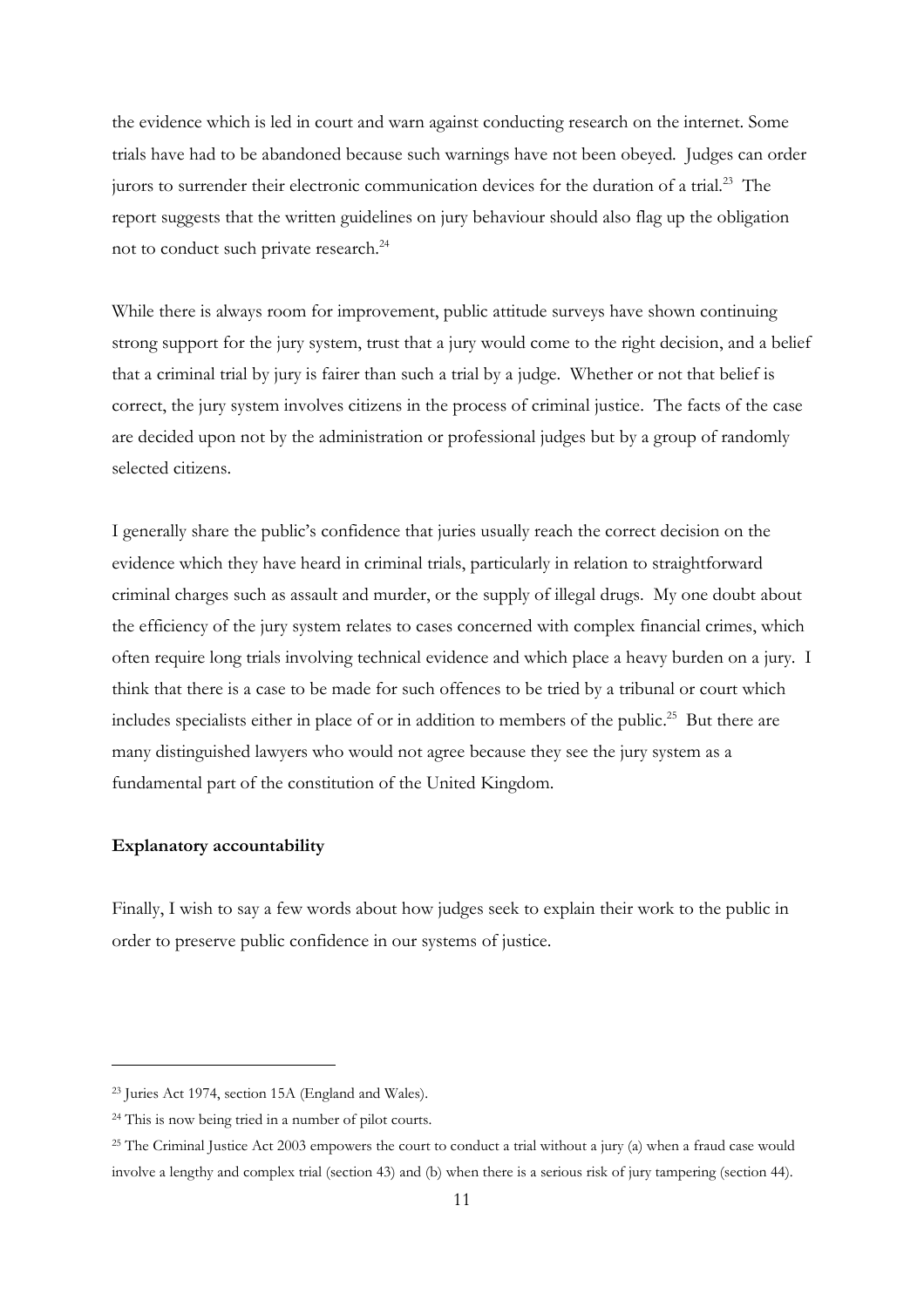In the past court proceedings were reported by journalists who were present in court. Open justice still uses that means of communication and reports of high profile criminal proceedings are common news items in newspapers and on radio and television.

In recent years, the courts have adopted other means to improve the communication to the public of criminal proceedings. It is now regular practice for judges to prepare sentencing statements which explain why the judge is imposing a particular sentence on a convicted person. Judges read out these statements in open court and, in high profile cases, communications officers of the court service issue the statements to the media, after the sentence has been imposed, to promote accurate reporting.

There have been experiments of filming for television a court hearing where the judge pronounces a sentence and the hearing of a criminal appeal. The hearings of appeals in the UK Supreme Court, including criminal appeals, are broadcast live on television and on the internet. But judges remain understandably reluctant to support the televising of criminal trials at which witnesses have often to give evidence of harrowing events.

## **Conclusion**

 $\overline{a}$ 

The distinguished British philosopher, Onora O'Neill, began her BBC Reith Lectures in 2002 with a quotation from Confucius: "Trust should be guarded to the end: without trust we cannot stand".<sup>26</sup>

It is of central importance to the administration of justice that the public have confidence in the criminal justice system. There is clear evidence that in the United Kingdom our fellow citizens appreciate the involvement of citizens, who do not have legal qualifications and who are not professional judges, in the criminal justice process. Jury service can place a significant burden on a citizen, if he or she is involved in a long and complex trial. It is also a heavy responsibility. Similarly serving as a magistrate, about which my colleague will speak, also involves a heavy commitment of time and effort.

<sup>26</sup> Onora O'Neill, "A Question of Trust", The BBC Reith Lectures 2002, p 3.